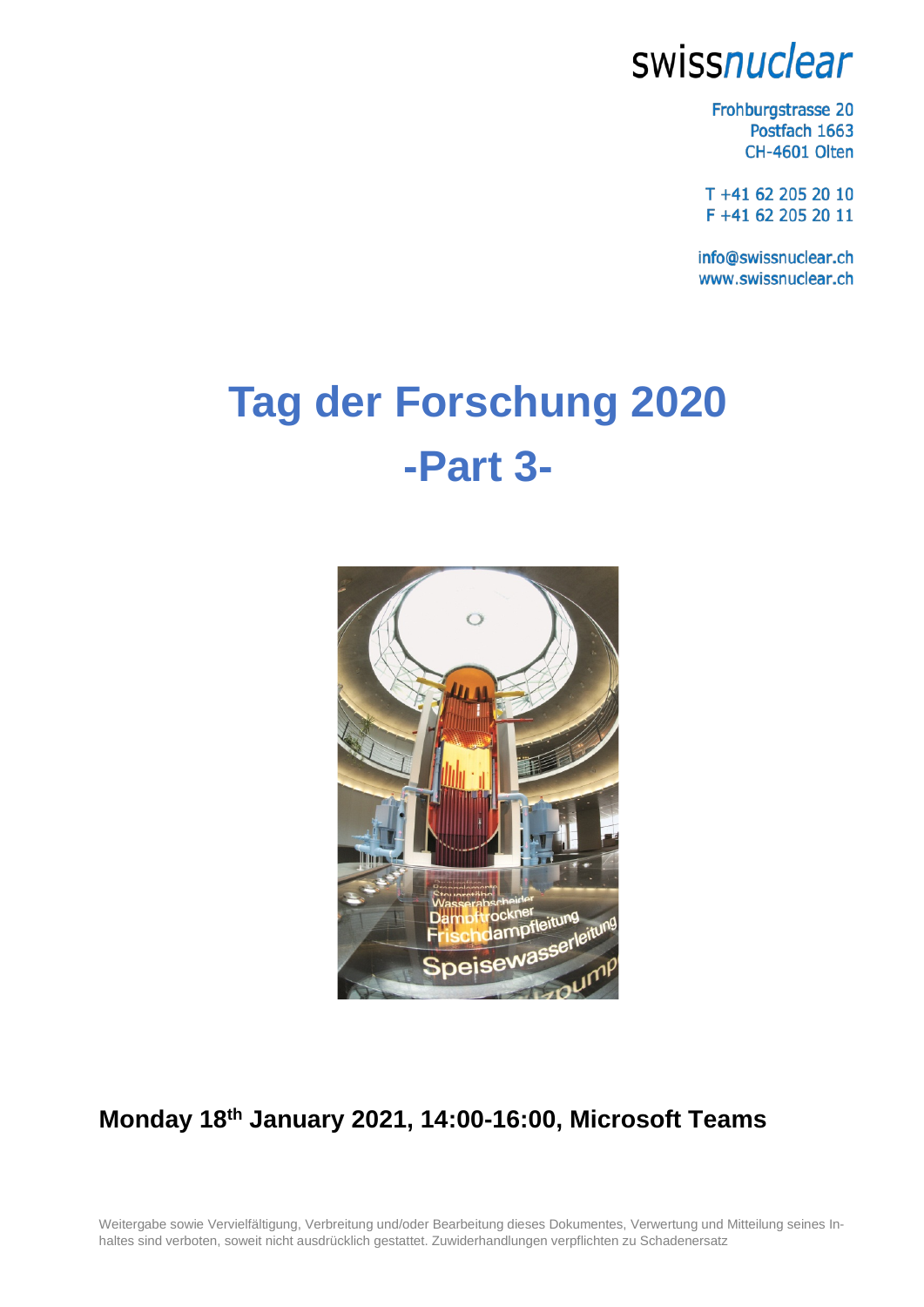Swissnuclear supports since several years research projects in nuclear science at the Nuclear Energy and Safety (NES) division from the Paul Scherrer Institute, Villigen, CH. These projects contribute to the further specialization of highly educated young professionals and to maintaining a high level of competence in strategic research areas such as nuclear material science, modelling or thermo-hydraulic.

The "Tag der Forschung" 2020 aimed at presenting the 2018-2019 research projects to a wider group of collaborators from the Swiss nuclear powerplants, representative of the Swiss federal offices, and interested public. Originally planned as a physical meeting, the "Tag der Forschung" was reorganized as a virtual event in three parts because of the Covid-19 pandemic.

### **Agenda of the third part**

#### **18.01.2021, Microsoft Teams**

| 14:00-14:05 | Opening                                             | swissnuclear     |
|-------------|-----------------------------------------------------|------------------|
| 14:05-14:30 | Energy Systems Analysis (LEA) - Energy and Risk     | V. Dang, PSI     |
|             | Research                                            |                  |
| 14:30-14:55 | Laboratory of Radiochemistry in Nuclear Research    | R. Eichler, PSI  |
| 14:55-15:20 | Scientific Computing and Modelling - more than Bits | A. Adelmann, PSI |
|             | and Bytes                                           |                  |
| 15:20-15:30 | LRC-02 "Waste and Isotope Reclamation"              | I. Kajan, PSI    |
| 15:30-15:40 | LSM-01 "CARSAN : Computational thermodynamic        | S. Nichenko, PSI |
|             | aspects of reactor chemistry and severe accident    |                  |
|             | analysis"                                           |                  |
| 15:40-15:50 | LSM-02 "Numerical prediction of boiling crisis con- | Y. Sato, PSI     |
|             | sidering surface characteristics"                   |                  |
| 15:50-15:55 | Closing remarks                                     | swissnuclear     |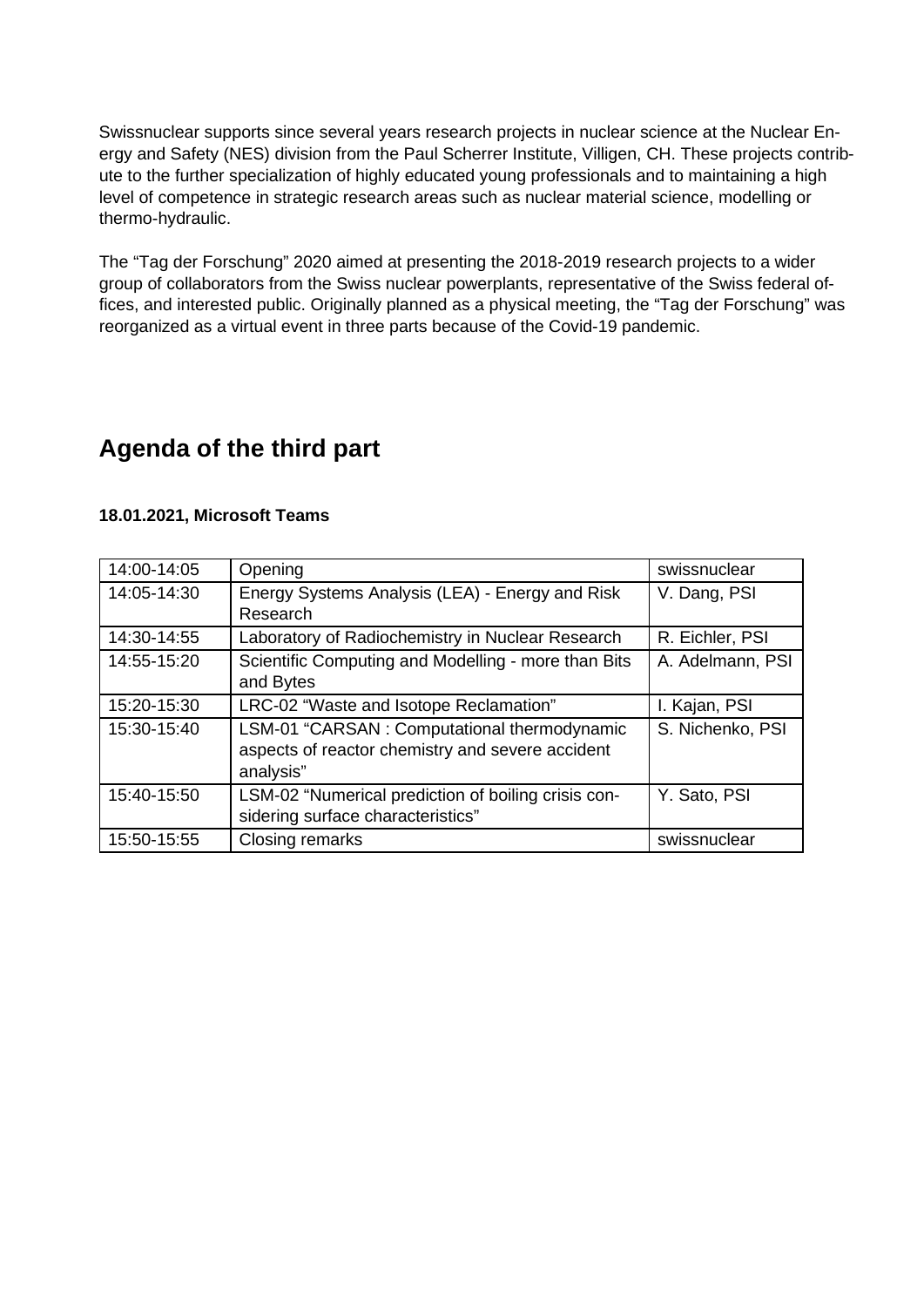## **Laboratory for Energy System Analysis (LEA)**

| <b>Laboratory Head:</b> Vinh N. Dang |                                                            |
|--------------------------------------|------------------------------------------------------------|
| <b>Presentation:</b>                 | "Energy Systems Analysis (LEA) - Energy and Risk Research" |
| Time:                                | 14:05-14:30                                                |

## **Laboratory for Radiochemistry (LRC)**

|  | <b>Laboratory Head:</b> |  | <b>Robert Eichler</b> |
|--|-------------------------|--|-----------------------|
|--|-------------------------|--|-----------------------|

| <b>Presentation:</b> | "Laboratory of Radiochemistry in Nuclear Research" |
|----------------------|----------------------------------------------------|
| Time:                | 14:30-14:55                                        |

**Project:** LRC-02 "Waste and Isotope Reclamation"

## **Laboratory for Scientific Computing and Modelling (LSM)**

Laboratory Head: Andreas Adelmann

**Presentation:** "Scientific Computing and Modelling - more than Bits and Bytes" **Time:** 14:55-15:20

**Projects:** LSM-01 "CARSAN : Computational thermodynamic aspects of reactor chemistry and severe accident analysis" LSM-02 "Numerical prediction of boiling crisis considering surface characteristics"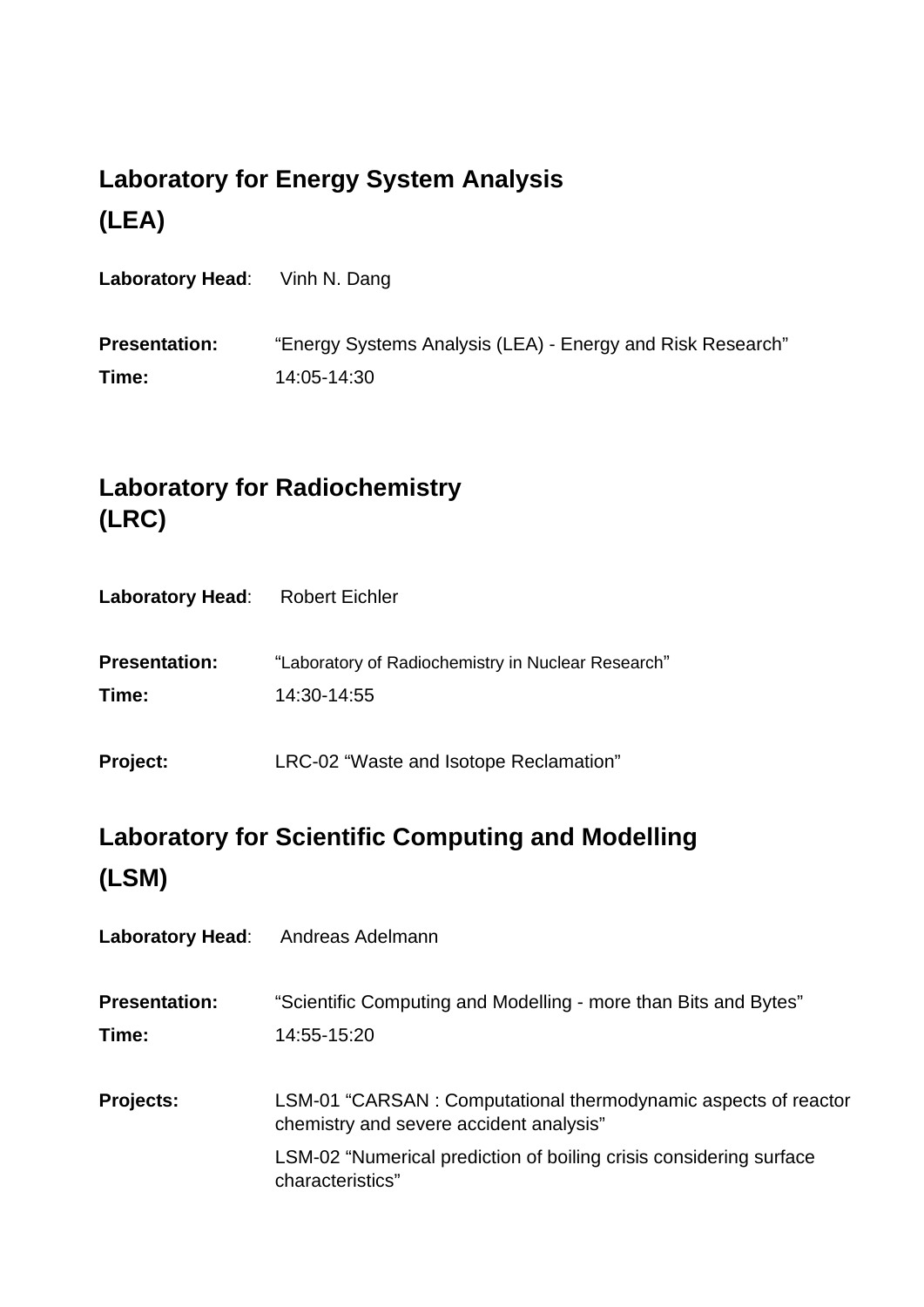#### **Waste and Isotope Reclamation**

I. Kajan<sup>a</sup>, M. Lin<sup>a</sup>, D. Schumann<sup>a</sup>, aLaboratory of Radiochemistry Paul Scherrer Institute, CH-5232 Villigen, Switzerland

The proper disposal of the liquid waste solutions stemming from analysis of spent nuclear fuel over the past 30 years, currently stored in the Hotlab, is a task of which urgency is continuously increasing every further year. However, such burned nuclear fuel solutions don't present only waste but are also source of scientifically valuable isotopes for further research. The spent nuclear fuel solutions contain several rare and urgently needed radionuclides, which are of high interest for nuclear energy related research, in particular for neutron capture and fission cross section measurements

In the Waste and Isotope Reclamation project, we developed a suitable chemical separation system for the liquid nuclear waste treatment. The prospectives of the developed system are twofold. First, the extraction of the isotopes of cesium contributing most significantly to the dose rate emitted by the waste solutions. This procedure is expected to decrease the dose rate by a factor of 10 and will thus allow the solution treatment within the Fixbox-3 cementation facility. In the following stage, the scientifically interesting neutron rich isotopes of the lanthanide and actinide series are extracted and separated for fundamental research.

As the result the Waste and Isotope Reclamation project shows the important conjunction between the waste conditioning for the repository purposes with the benefit of collecting scientifically interesting isotopes for the future nuclear research.



**Fig. 1:** The flow sheet for the conditioning of nuclear fuel solutions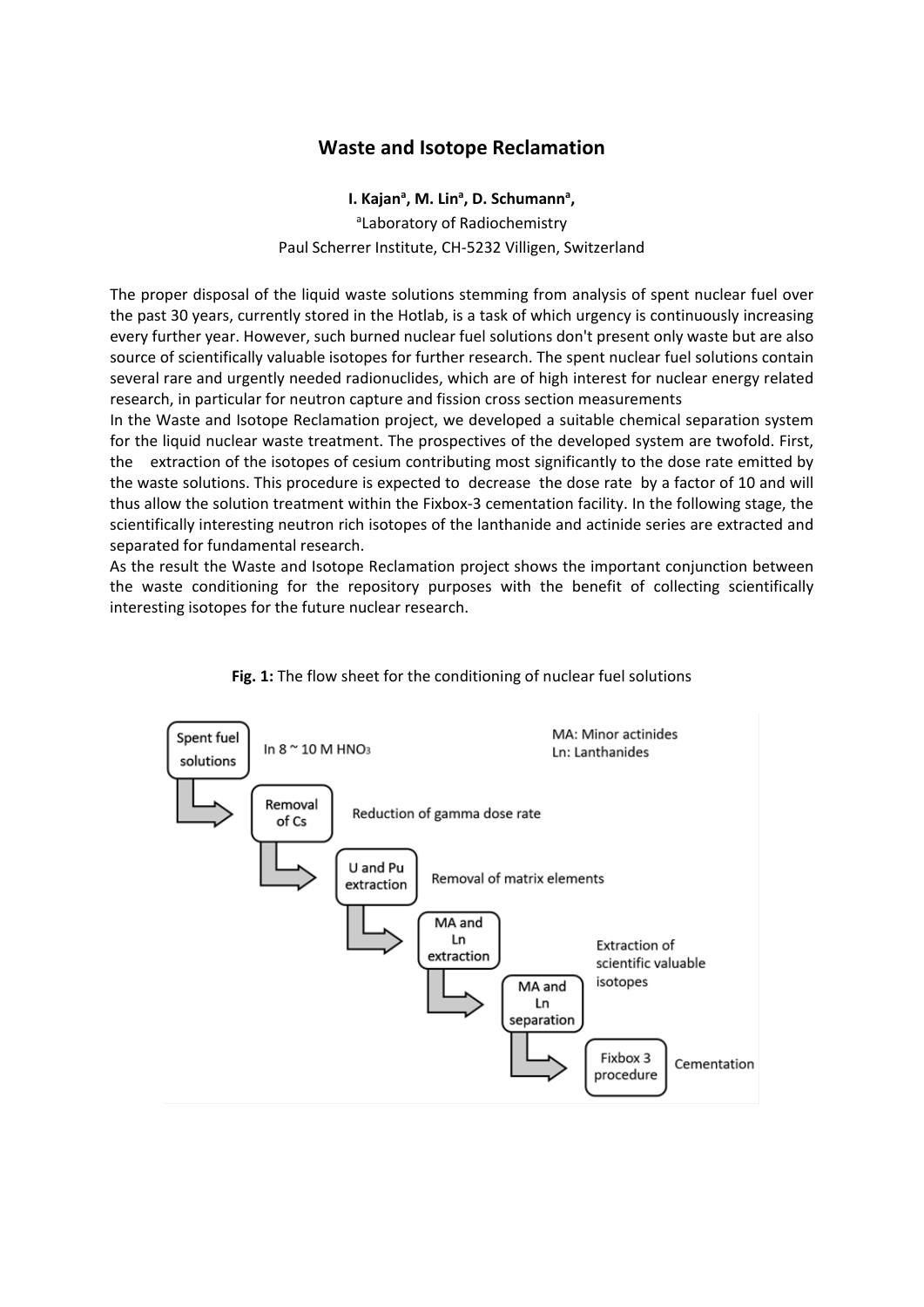### **CARSAN : Computational thermodynamic aspects of reactor chemistry and severe accident analysis**

S. Nichenko<sup>a</sup>, D. Kulik<sup>b</sup>, T. Lind<sup>c</sup>, L. Fernandez-Moguel<sup>c</sup>, J. Kalilainen<sup>c</sup> <sup>a</sup>Laboratory for Scientific Computing and Modelling (LSM) **bLaboratory for Waste Management (LES)** <sup>c</sup>Laboratory for Reactor Physics and Thermal-Hydraulics (LRT) Paul Scherrer Institute, CH-5232 Villigen, Switzerland

The main goal of the project was to improve the thermodynamic description of the fission products and core materials behaviour during the severe accident modelling using the integral analysis code MELCOR. The project's goal was achieved by developing the cGEMS (coupled GEMS) code that serves as an interface between the integral analysis code MELCOR and chemical thermodynamic modelling package GEMS and controls the exchange of the information between two codes (Fig. 1). The developed cGEMS code was applied for the modelling of the FP release behaviour from the spent nuclear fuel under accident conditions during the VERDON tests. In particular, VERDON-1 was selected as a representative experiment helpful for understanding the FP release under the severe accident conditions in a conventional LWR reactor (Fig. 2) and serve as an experimental reference for the simulations. The developed cGEMS code allowed for a significantly improved description of the FP release under severe conditions using the MELCOR modelling tool.

A part of the project was dedicated to the analysis of the accident sequence in unit 3 of 1F for up to 500 hours with the goal to reproduce the main accident signatures. The focus was on the transport of fission products (Fig. 3) and thermodynamic properties of the relevant species. Significant time was spent on checking the thermodynamic data found in the literature by validating the data against the known experimental data.



 $1 - 131$ 2500  $Cs-137$ **Pa.140** Mo-99  $[96]$ fraction,  $60$ Temperature **VERDON** exper  $- cGEMS$  $\overline{AB}$ Release 1000 20 500 ó 5000 anno  $15000$  $25000$ annon 20000 Time, s

**Fig. 1: Schematics of the cGEMS code Fig. 2: cGEMS modelling of the VERDON experiment**



**Fig. 3: Fission product release from the fuel and noble gas release to the environment in the reference sequence**